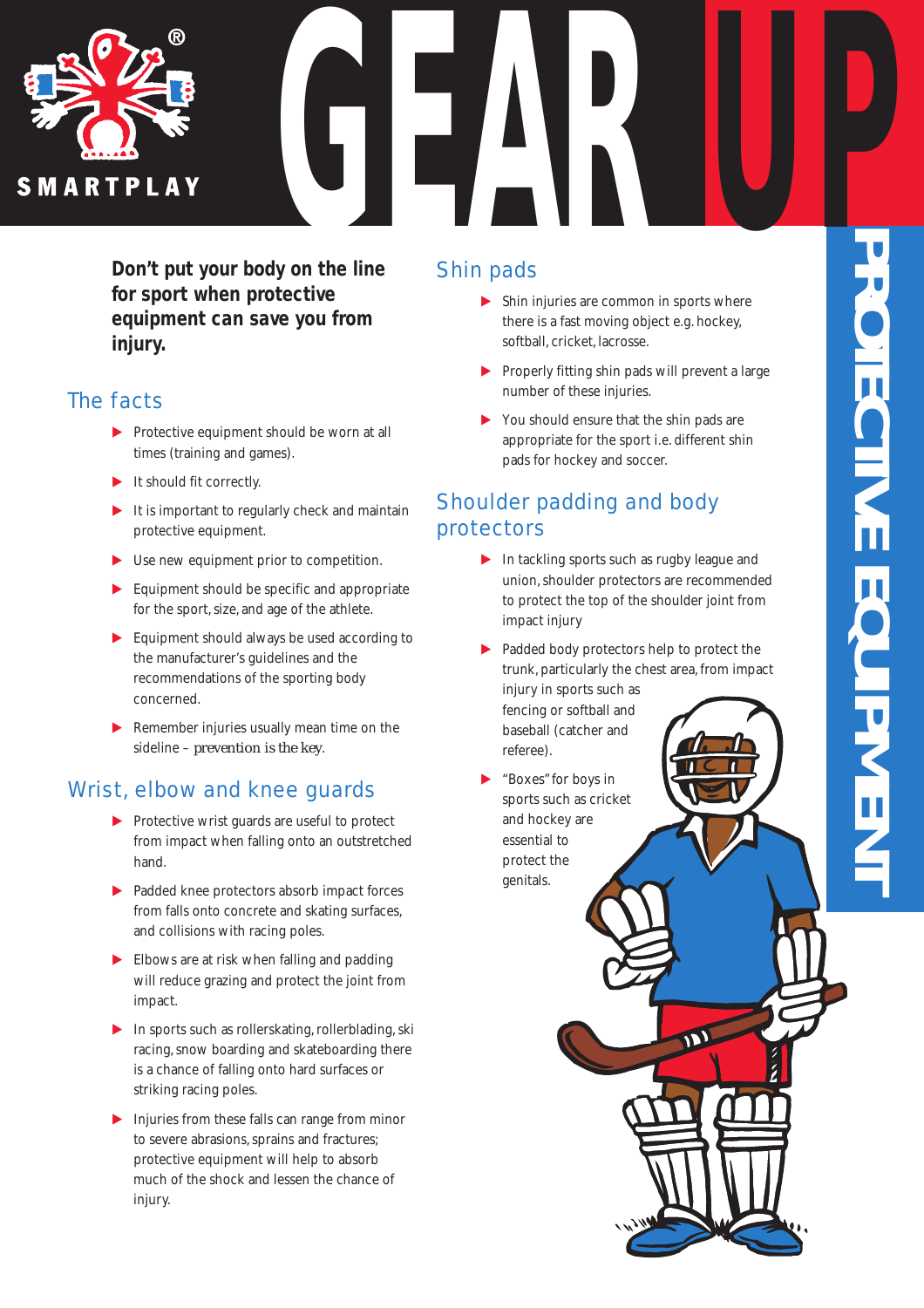## Eye protection

- E Sports can be classified on the basis of low risk, high risk and extremely high risk of eye injuries.
- $\blacktriangleright$  Sports with a high risk of eye injury (when protective devices are not being worn) are those involving a high-speed ball or puck, the use of a bat or stick, close aggressive play with body contact and collision, or a combination of these. Examples include racquet sports (racquetball, squash, tennis, badminton) and lacrosse.
- $\blacktriangleright$  There is an increased risk of serious eye injury if an athlete already has an eye problem.
- $\blacktriangleright$  Any athlete with permanently reduced vision in one eye should always use protective eyewear for any sports.
- E Normal streetwear eyeglass frames with 2mm polycarbonate lenses give adequate and cosmetically acceptable protection for routine use by active people. Such protective glasses are satisfactory for athletes in competition who wear eyeglasses and participate in low-risk sport
- E Moulded polycarbonate frames and lenses are suggested for contact lens wearers and athletes who ordinarily do not wear glasses but participate in moderate-to-high-risk, non-contact sports (e.g. racquet sports, baseball, basketball).They can be used in combination with a face mask or helmet with face protection for additional protection in high-risk contact or collision sports.
- $\blacktriangleright$  Eve protection glasses are available from your local squash courts and selected sports stores.
- $\triangleright$  Consult your optometrist for advice on vision requirements and protective equipment specific for your sport.



## **Helmets**



- In sports where high-speed collisions are likely (e.g. motorcycling, cycling) hard-shell helmets are of proven value.
- In sports that have the potential for missile injuries (e.g. baseball, lacrosse) or for falls onto hard surfaces (e.g. gridiron, ice-hockey) specific helmets can reduce head injuries.
- $\blacktriangleright$  For sports such as soccer, Australian rules football and rugby no sport-specific helmets have been shown to be of benefit in reducing rates of head injury.
- $\blacktriangleright$  Helmets should be approved by the sporting association concerned.

## Ankle taping and braces

- E Ankle taping and braces can protect the ankle from injury when an athlete lands awkwardly.
- $\blacktriangleright$  They can be used to protect an injured ankle when a player returns to sport.
- $\blacktriangleright$  Effective ankle bracing is also useful. Frequent ankle taping can be expensive; an ankle brace is just as effective and less expensive overall.
- E Ankle braces and tape can be purchased from your local pharmacy or sports store.
- $\triangleright$  For advice about what type of braces to buy and how to tape effectively, contact your local sports physiotherapist, sports doctor or sports trainer.

### Gloves

- $\blacktriangleright$  Protective gloves help to prevent bruising and fractures of the fingers, thumbs and hand in sports such as cricket, baseball and softball.
- $\blacktriangleright$  In sports such as hockey and cricket, gloves can protect the fingers from impact injury from the ball.
- E Gloves can also protect the hands from blisters in equestrian sports.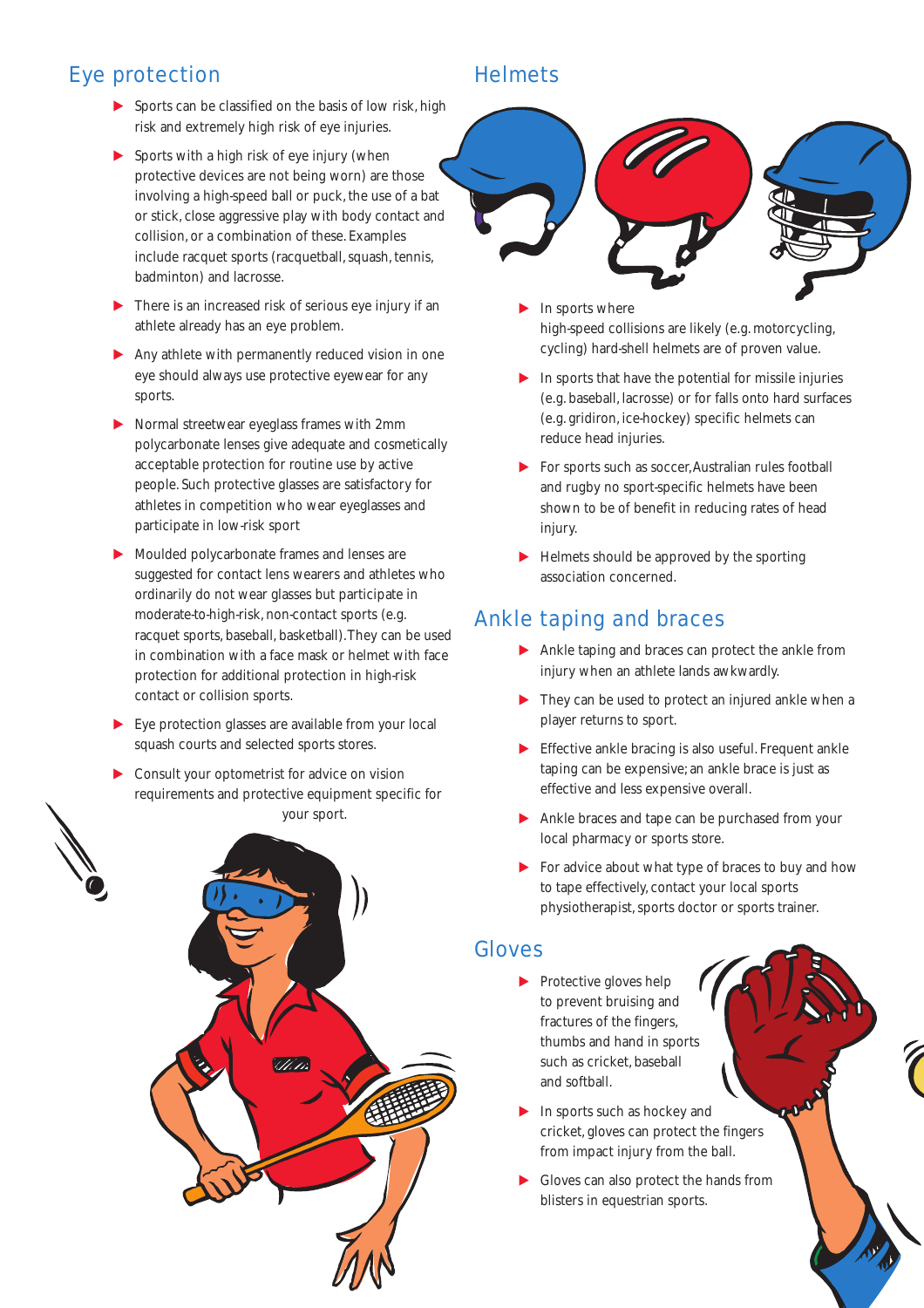## **Mouthguards**



*The National Health and Medical Research Council offically recommends custom-made mouthguards for contact sports because of their superior fit, comfort and level of protection.*

- $\blacktriangleright$  Mouthguards act as a shock absorber for the teeth and jaw.
- **EXECUTE:** Dental injuries are the most common type of mouth and facial injury in sport.
- $\blacktriangleright$  Treatment of dental injuries can take many months and can be costly.
- $\blacktriangleright$  If participants are involved in sports where they are at risk of a blow to the head or face from either opponents or equipment, they should wear a properly fitted mouthguard.
- $\blacktriangleright$  A mouthguard correctly fitted by a dentist will protect teeth, stop biting into the lips and act as a cushioned layer between teeth to reduce the risk of concussion and jaw fracture.

#### Mouthguards should …

- fit the mouth accurately
- allow normal breathing and speech
- be custom designed and fitted by a qualified professional.

## Three types of mouthguard

#### *Stock mouthguards*

These are a bulky gutter of rigid plastic available from pharmacies and sports stores.They are very uncomfortable, interfere with speech and breathing and, because they are not firmly secured, offer a false sense of protection.

#### *Boil and bite mouthguards*

Pharmacies and sports stores also sell "boil and bite" mouthguards.They are made from a thermoplastic material which is softened in hot water and then placed in the mouth to mould to the teeth as the guard is bitten. Like stock guards, they are cheap but never fit well and their shape easily deforms.They can be uncomfortable, impair breathing and speech, offer limited protection and can be an airway hazard.

#### *Custom-fitted mouthguards*

These are made by a dental professional using an impression of the teeth from special shock-absorbing plastic.A custom-fitted mouthguard fits a person's mouth perfectly.The accurate fit and control of the thickness maximises the shock absorbing effect.They fit comfortably and won't interfere with breathing or speech.

### How much is your smile worth?

*A top quality custom-made mouthguard costs between \$45 and \$120. The price of not using the best protective mouthguard can be enormous. The cost of replacing a single tooth can be up to \$4,000 and this can reach \$20,000 over a lifetime of replacement and maintainance.*

### **Shoes**

- $\triangleright$  Shoes should be considered an important part of protective equipment.
- $\blacktriangleright$  Athletes should be aware that appropriate shoes for sport can help prevent injuries.
- $\triangleright$  Shoes should be properly fitted for the individual and be appropriate for the sport or activity and playing surface.